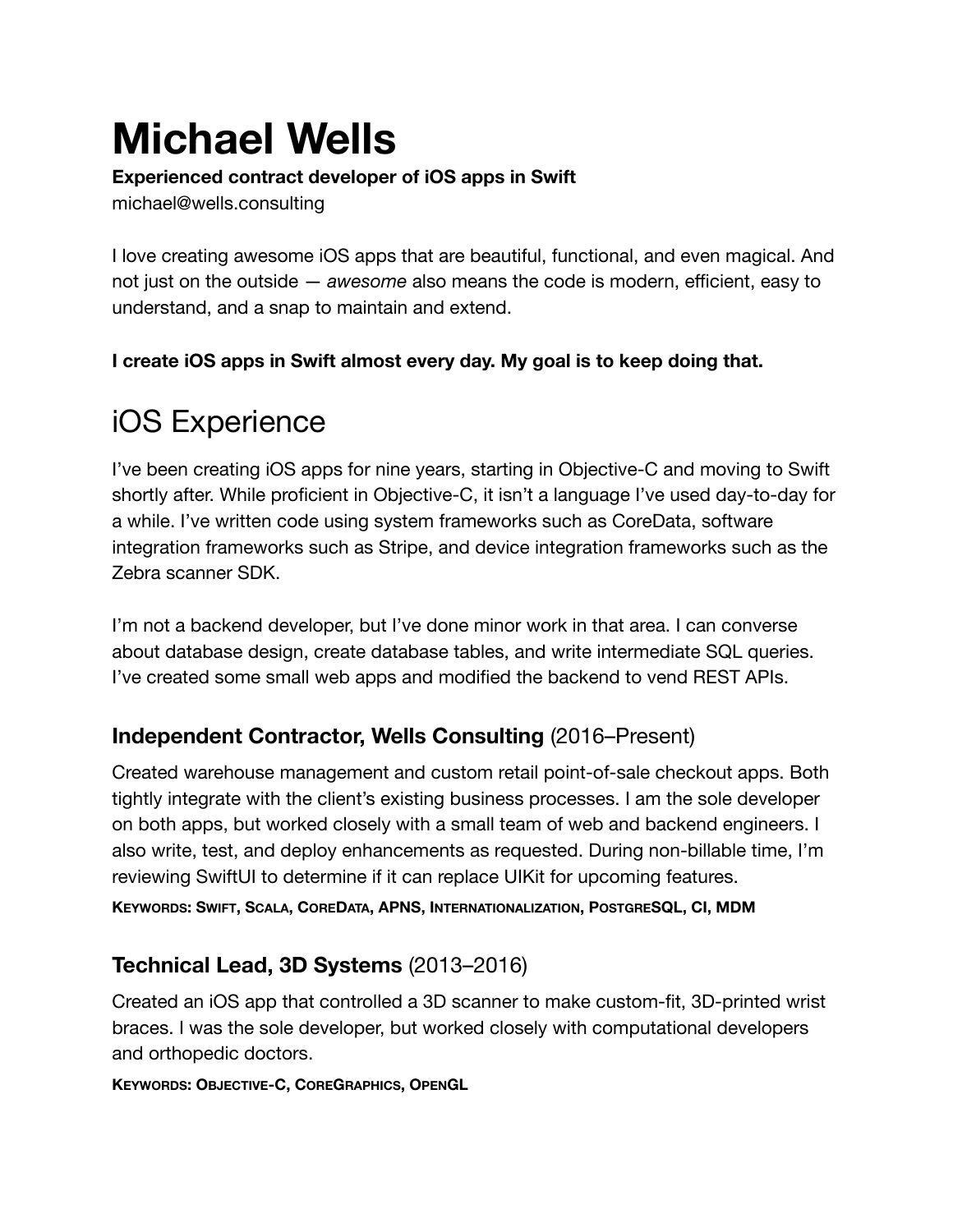# Historical Experience

I have 30 years of experience creating apps across a range of industries, company sizes, and individual responsibilities. I've worked in 2D/3D graphics, video security, healthcare, logistics, and retail. I've worked at start-ups and large organizations. I've worked as a sole developer, team member, manager, and an independent contractor.

#### **Technical Lead, 3D Systems** (Other Development)

Wrote a web application that controlled a photogrammetric scanner that captured facial features for 3D printed figurines. Designed software to automate building surgical Le Fort guides and plates.

**KEYWORDS: HTML, JAVASCRIPT, C#, WPF**

## **Director of Engineering, 3VR** (2005–2013)

Managed the VisionPoint and CrimeDex core development teams (15 developers) and shipped seven major versions of the platform to global, Fortune 1000 companies. I was the number one committer to source code including event card panel, video playback, search predicate generation, and basic business controls. I also helped create a novel object-relational mapping (ORM) system.

**KEYWORDS: C#, WINFORMS, INTERNATIONALIZATION**

## **Senior Software Engineer, Black Pearl** (2004)

Wrote B4 Designer application-wide cut-copy-paste, icon management, log management, and role-based access.

**KEYWORDS: C#, WINFORMS**

## **Founder, RTzen** (2001–2004)

Co-founded the company and helped manage its infrastructure, growth, and technical focus. Designed the system framework that included transactional storage, infinite undo, wire graph evaluation, scripting, licensing, multi-threaded jobs, wire graph editor, and a custom property editor. Wrote RT/shader that enabled artists to express complex HLSL shader code with a simple drag-and-drop, visual UI.

**KEYWORDS: C#, WINFORMS, 3D GRAPHICS**